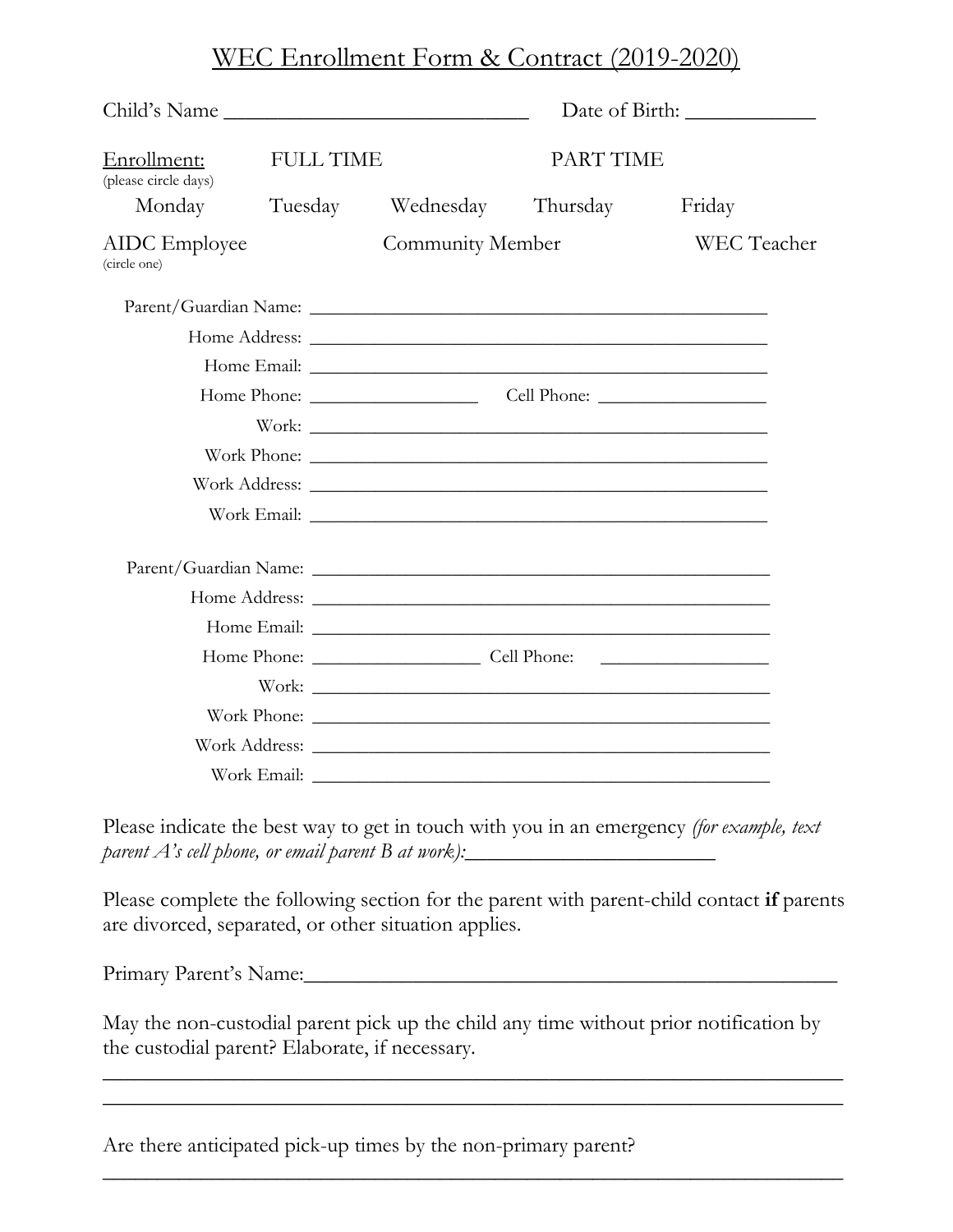## Emergency Contacts/Approved for Pick-up

If neither parent/guardian can be reached in the case of an emergency, please contact the person(s) listed below. These emergency contacts are authorized to pick up your child in the case of emergency as well as on regular basis without written permission. The State of Vermont requires at least two contact names with complete phone numbers. Two of the names listed must be able to pick up your child within an hour in the event of an emergency.

| Names of person(s) who may <b>NOT</b> pick up your child:                                                            |                                                                                                                                                                                                                |
|----------------------------------------------------------------------------------------------------------------------|----------------------------------------------------------------------------------------------------------------------------------------------------------------------------------------------------------------|
| <u> 1989 - Johann Stein, mars an deutscher Stein und der Stein und der Stein und der Stein und der Stein und der</u> |                                                                                                                                                                                                                |
|                                                                                                                      |                                                                                                                                                                                                                |
| Name of Dentist:                                                                                                     | Phone: $\frac{1}{\sqrt{1-\frac{1}{2}}\cdot\frac{1}{2}}$<br>Phone: $\_\_$<br><u> 1989 - Andrea State Barbara, amerikan personal di personal dengan personal dengan personal dengan personal de</u>              |
|                                                                                                                      |                                                                                                                                                                                                                |
|                                                                                                                      |                                                                                                                                                                                                                |
|                                                                                                                      | Does your child have any special medical, developmental, emotional, or educational needs, including<br>allergies, existing illnesses or injuries, previous serious illnesses or injuries and/or any prescribed |
|                                                                                                                      | medication? If so, please describe and provide documentation. Please note that if your child has medically                                                                                                     |
|                                                                                                                      | documented allergies, your child's name and allergies will be posted in each classroom in a public space.                                                                                                      |
|                                                                                                                      |                                                                                                                                                                                                                |
|                                                                                                                      |                                                                                                                                                                                                                |
|                                                                                                                      |                                                                                                                                                                                                                |
|                                                                                                                      | In the event that my child becomes ill or injured, I authorize emergency medical care and                                                                                                                      |
|                                                                                                                      | transportation and give my permission to staff to contact the physician, named above, on my behalf.                                                                                                            |
|                                                                                                                      |                                                                                                                                                                                                                |

| Parent/ Guardian's Signature: | Jate: |
|-------------------------------|-------|
| Director's Signature:         | Date: |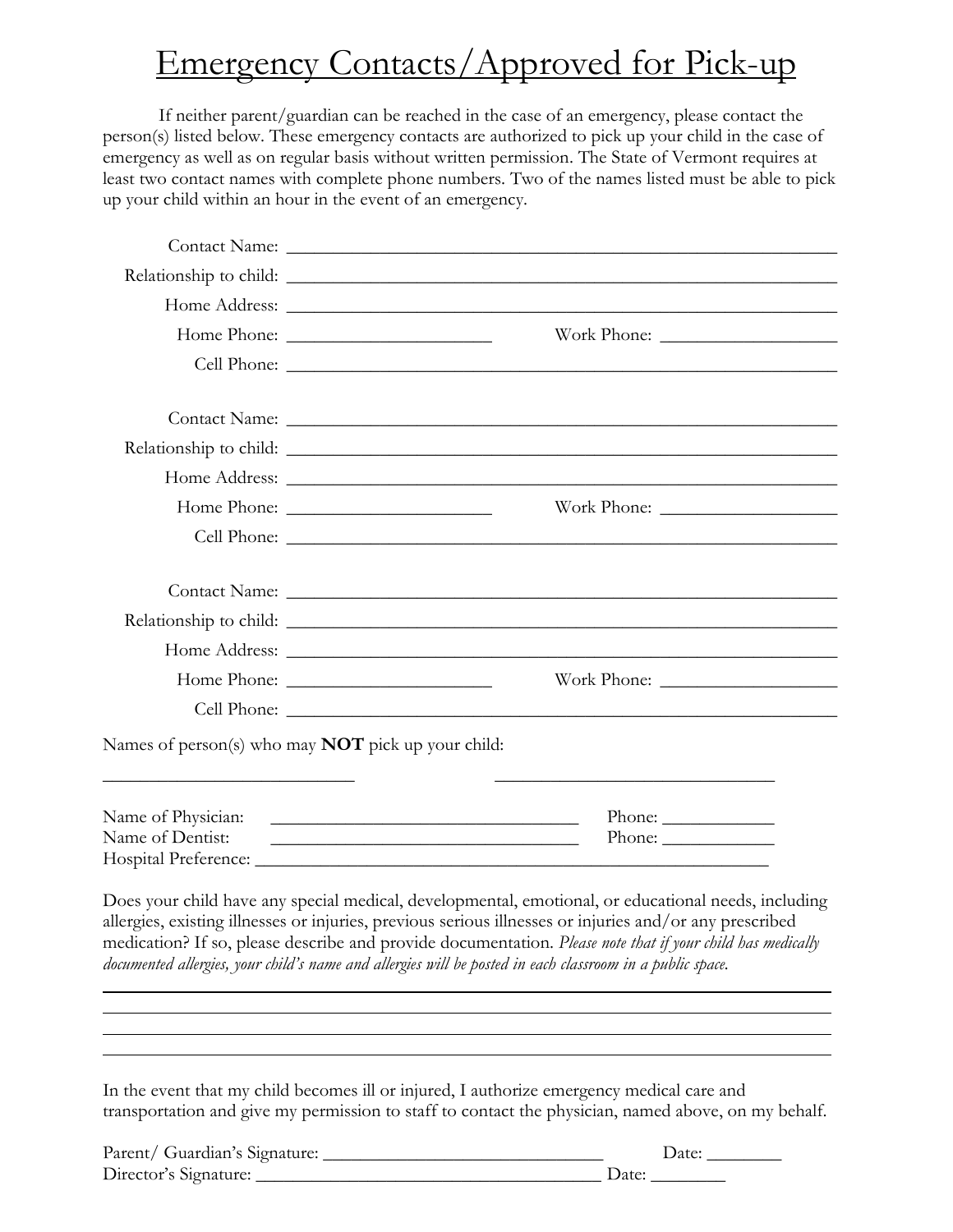**Your child's Immunization Record and Health History must accompany the enrollment packet.**

 **Check here to authorize WEC to use the Vermont Immunization Registry to gather your child's immunization records and obtain current copies throughout your child's time at WEC. If this box is checked, you will NOT need to provide copies of immunization records UNLESS your child is NOT in the Vermont Immunization Registry.** 



I agree that my child will use the center on the days and times listed below. Tuition rates are based on the length of your contract time, even if you should use less time on certain days. The times listed are the earliest drop off and latest pick up times that you may use without incurring fees.

|                                                 | Monday | Tuesday | Wednesday | Thursday | Friday |
|-------------------------------------------------|--------|---------|-----------|----------|--------|
| Drop-off Time:                                  |        |         |           |          |        |
| Pick-up Time:                                   |        |         |           |          |        |
| <b>Actual Starting Date:</b>                    |        |         |           |          |        |
| Weekly Fee:<br>(see following page for details) |        |         |           |          |        |

Agreement:

- Payment is due whether or not your child attends our center (such as illness, holidays, days off, vacations, snow days, in-service, and conferences).
- Payment is due weekly on the Friday prior to the week care is to occur.
- There will be a daily fee of \$5.00 if payment is not received by 10 am on Monday. The late fee will be charged until tuition is brought current (incl. the day of payment). If tuition is not current by the following Tuesday, your child/children will not be allowed to attend the program.
- Daily attendance may not exceed your written contract times. (Exception: Once per month, with at least 48 hours' notice & prior approval, you may use up to one extra hour on a given day. You will need to notify administration and receive approval to utilize the extra time. This extra hour can be used at the start or end of the day.)
- Tuition is subject to change. Written notice will be given prior to any change. Annual changes will occur
- If you receive subsidy, you are responsible for the difference in payment from the State. You are responsible for keeping your subsidy application current. If a lapse does occur, you are responsible for full tuition payments until subsidy is brought current.
- Dropping off before your contract time or picking up after your contract time will result in late fees of \$5 for the first 10 minutes and \$1 per minute thereafter. Fees increase after repetition, doubling after repeated incidents. The contract times are adhered to strictly and to the minute. Fees will be assessed at least bi-weekly, and you will be responsible for bringing those fees current within one week.